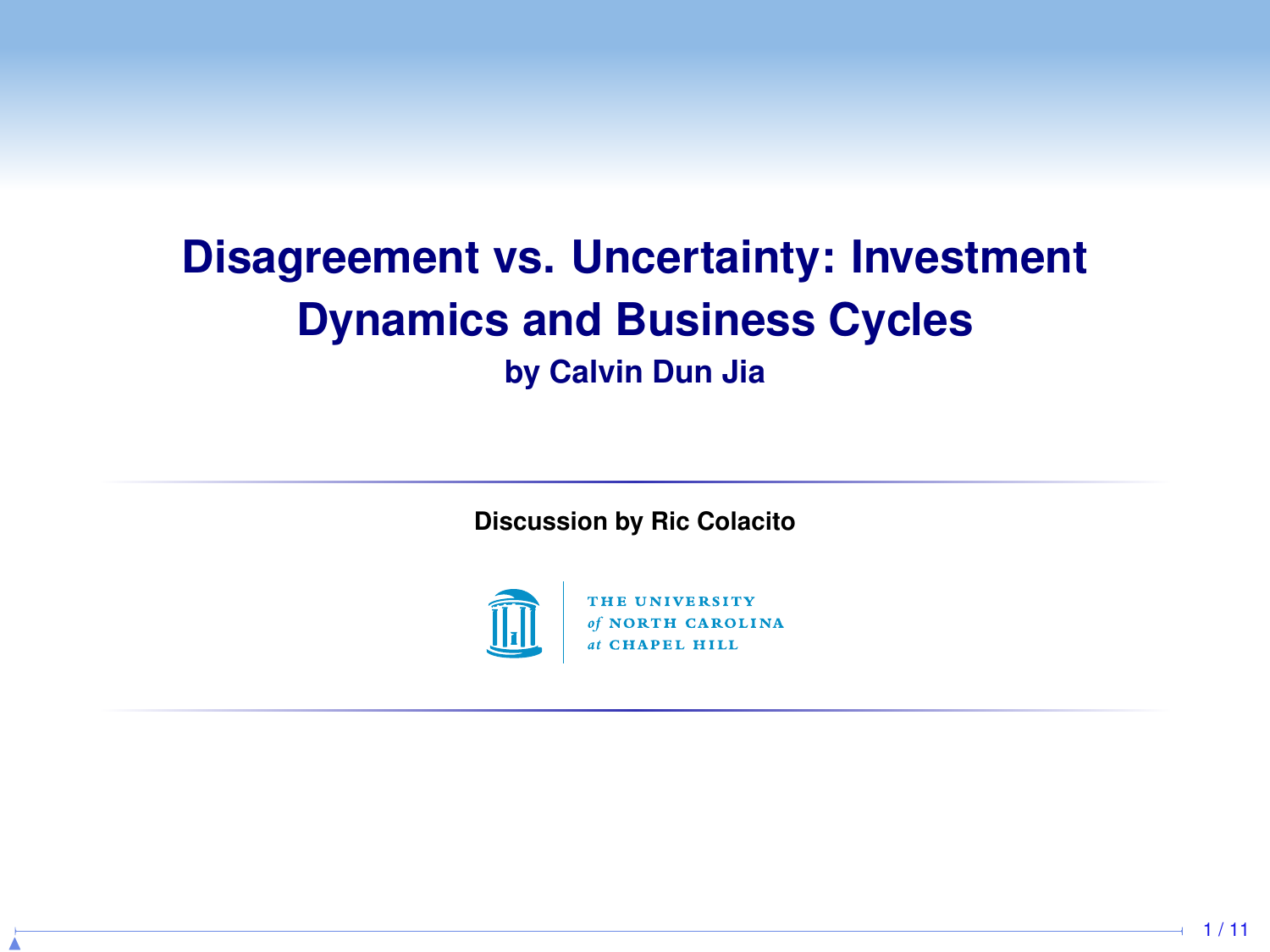# **The paper**

#### **Goal**: analyze the connection between

- time-varying volatility in productivity
- **e** the cross-section of firms' investments
- the dynamics of business cycles' fluctuations
- A very ambitious undertaking!
- Main ingredients:
	- **1** time-varying vol in firm level productivity
	- **<sup>2</sup>** time-varying precision in the signal about aggregate productivity
	- **<sup>3</sup>** convex adjustment costs
- $\bullet$  The key novelty lies in the interaction of 1+2
	- $\rightarrow$  Focus of my discussion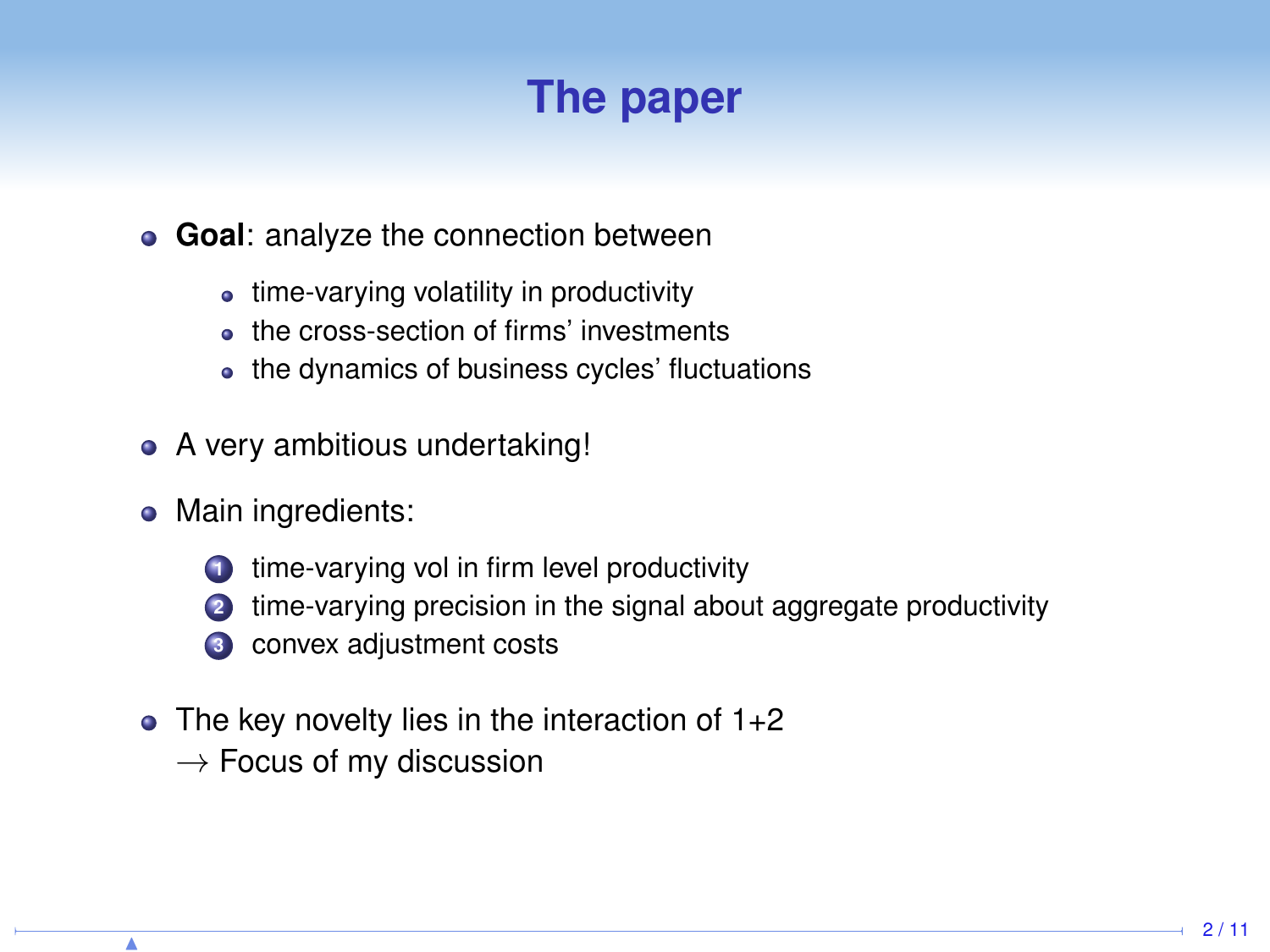#### **Provide direct evidence of productivity process?**

• Estimate the state-space system

$$
\left[\begin{array}{c} z_{i,t} \\ s_t \end{array}\right] = A \cdot \left[\begin{array}{c} z_{i,t-1} \\ x_t \end{array}\right] + B_t \cdot \left[\begin{array}{c} e_{i,t} \\ \xi_t \end{array}\right]
$$

$$
x_t = C \cdot x_{t-1} + D \cdot v_t
$$

where

- *zi*,*<sup>t</sup>* is firm specific productivity (observable)
- *xt* is aggregate productivity (**un**observable)
- *st* is signal about aggregate productivity (observable)
	- $\rightarrow$  Use macro/financial variables as proxies
		- (e.g. stock returns, p/d ratios, analysts' forecasts,...)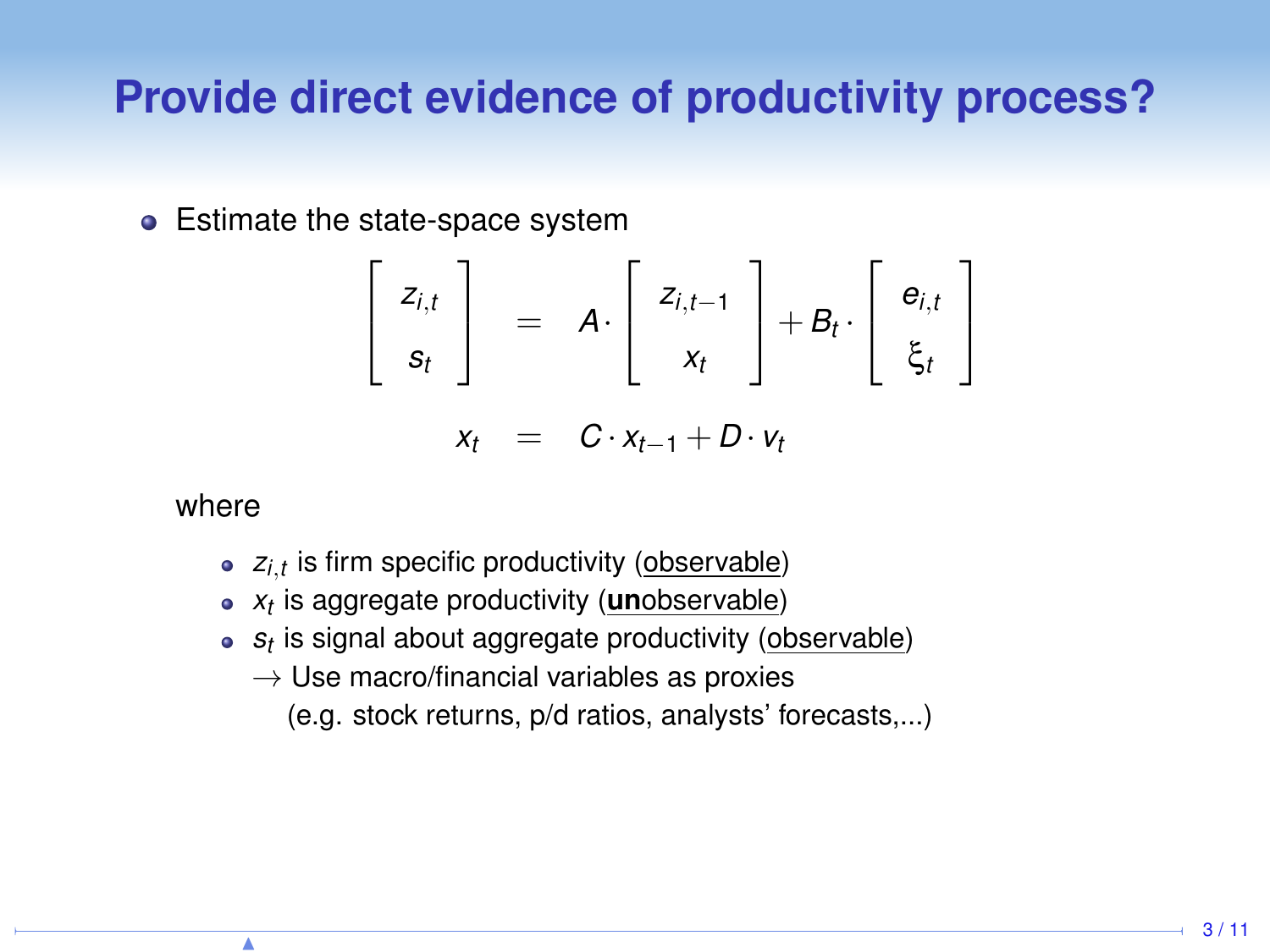### **Provide direct evidence of productivity process?**

• Estimate the state-space system

$$
\left[\begin{array}{c} z_{i,t} \\ s_t \end{array}\right] = A \cdot \left[\begin{array}{c} z_{i,t-1} \\ x_t \end{array}\right] + B_t \cdot \left[\begin{array}{c} e_{i,t} \\ \xi_t \end{array}\right]
$$

$$
x_t = C \cdot x_{t-1} + D \cdot v_t
$$

where

- *zi*,*<sup>t</sup>* is firm specific productivity (observable)
- *xt* is aggregate productivity (**un**observable)
- *st* is signal about aggregate productivity (observable)
	- $\rightarrow$  Use macro/financial variables as proxies
		- (e.g. stock returns, p/d ratios, analysts' forecasts,...)
- Currently: parameters are either borrowed from literature or based on indirect evidence (eg firms' disagreement)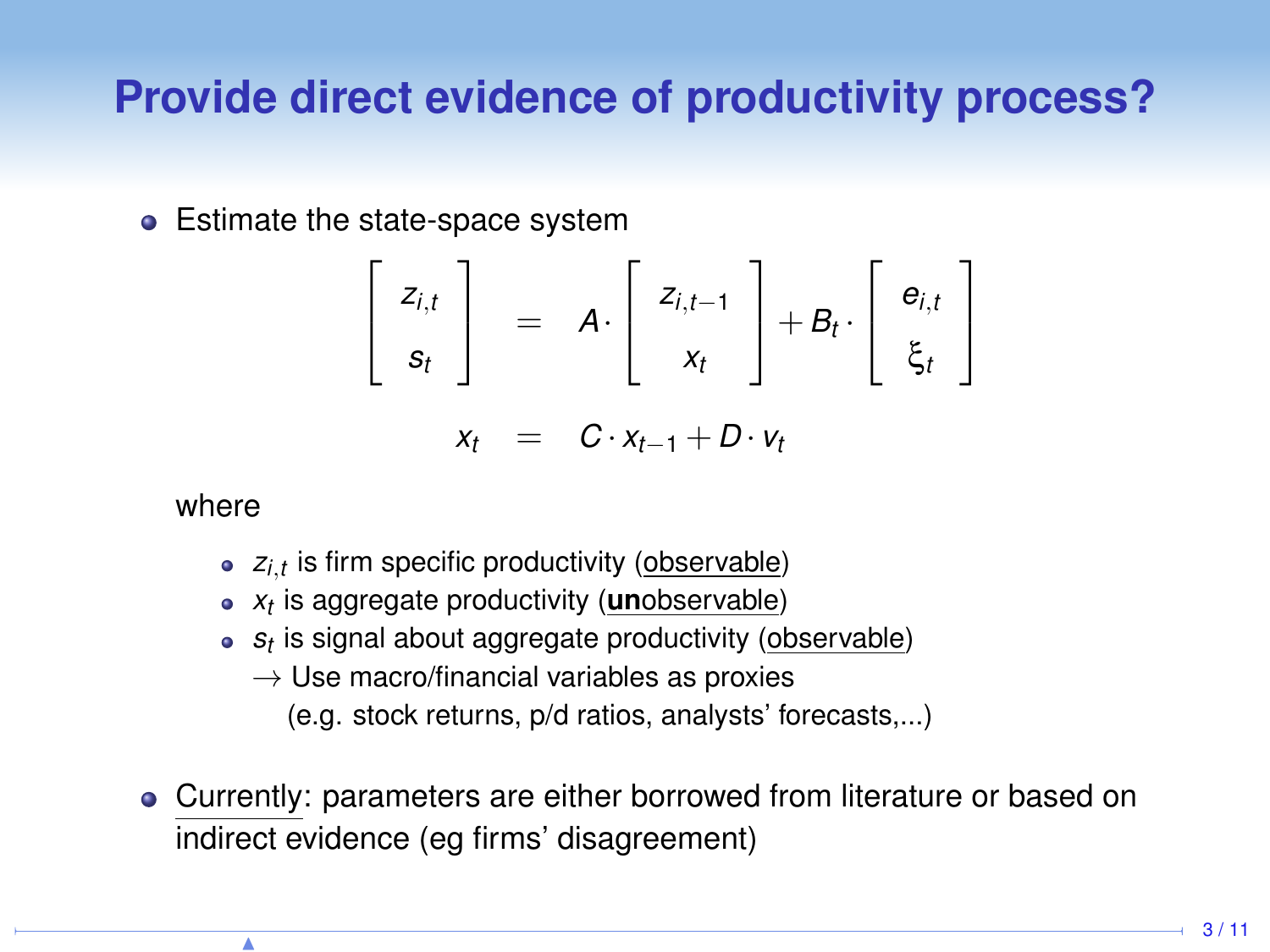# **Why is this relevant?**

- Tight identification of parameters is key for model's performance  $\bullet$
- Two illustrative examples
	- **1** Relative persistence of aggregate versus firm specific productivity  $\rightarrow$  The calibration assumes  $\rho_{x} < \rho_{z}$  based on literature
	- **<sup>2</sup>** Correlation between signal precision and idiosyncratic productivity uncertainty
		- $\rightarrow$  The model assumes orthogonal vol shocks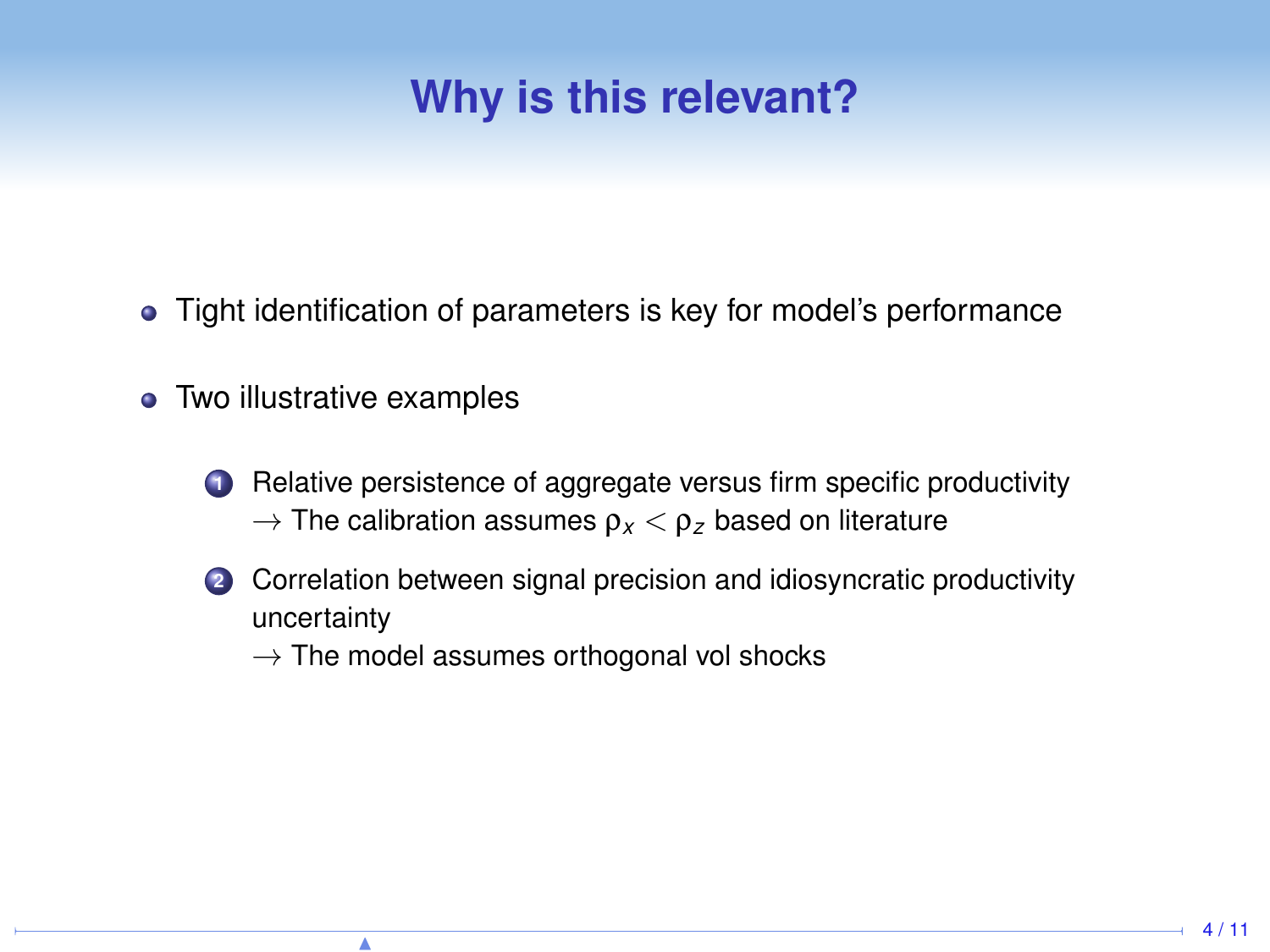Simulate *x* and *z* according to

 $[$ *Homoskedastic* $]$  *x*<sub>t</sub> =  $\rho_X \cdot x_{t-1}$  + 0.15 ·  $v_t$ 

[Heteroskedastic] 
$$
z_{i,t} = \rho_z \cdot z_{i,t-1} + \sigma_{e,t-1} \cdot \mathbf{v_t}
$$
  

$$
\sigma_{e,t} = (1 - 0.93) \cdot 0.15 + 0.93 \cdot \sigma_{e,t-1} + \eta_{\sigma_e} \cdot \varepsilon_{\sigma_e,t}
$$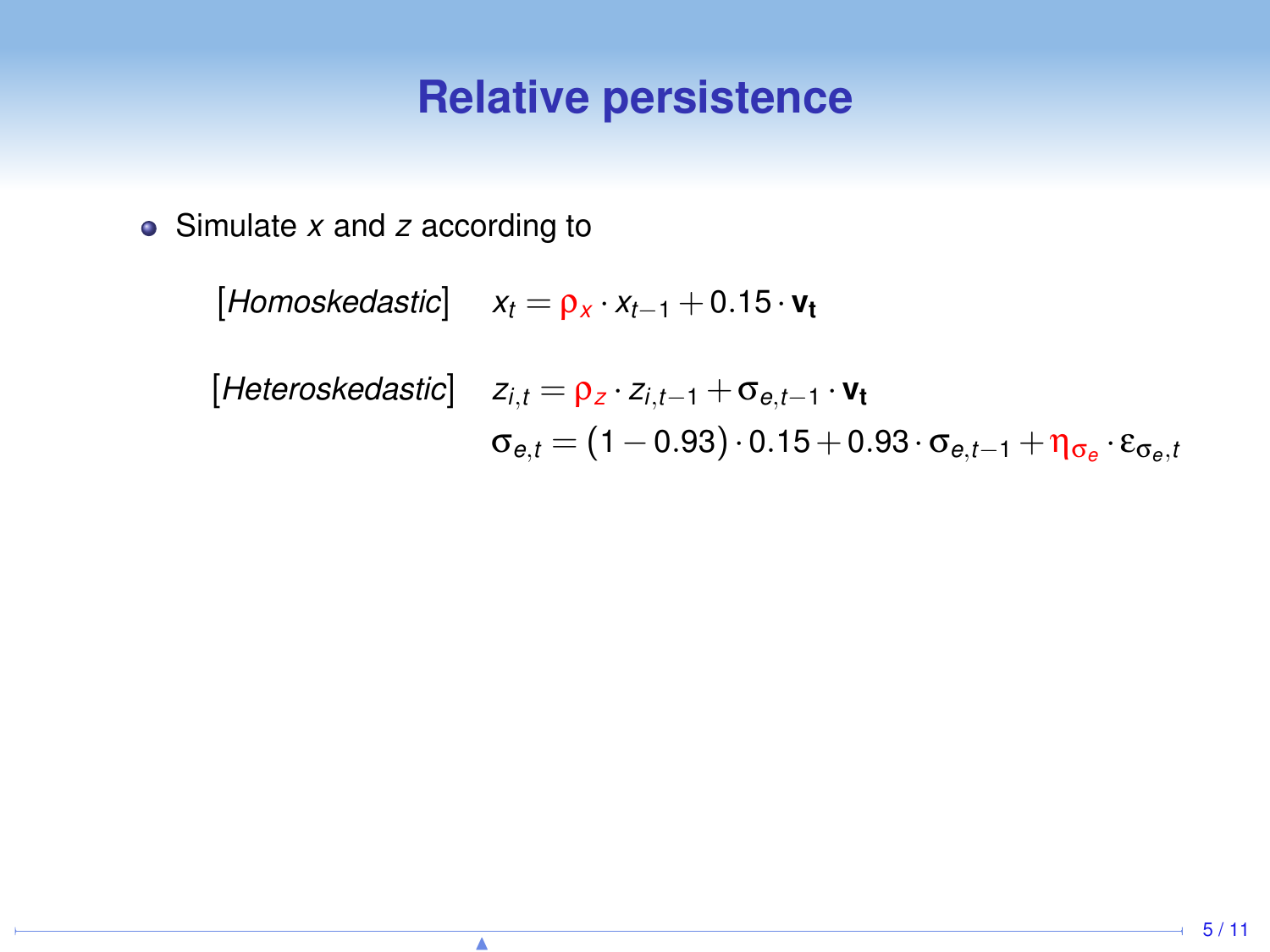Simulate *x* and *z* according to

 $[$ Homoskedastic $]$   $x_t = \rho_x \cdot x_{t-1} + 0.15 \cdot v_t$ 

[Heteroskedastic] 
$$
z_{i,t} = \rho_z \cdot z_{i,t-1} + \sigma_{e,t-1} \cdot \mathbf{v_t}
$$
  

$$
\sigma_{e,t} = (1 - 0.93) \cdot 0.15 + 0.93 \cdot \sigma_{e,t-1} + \eta_{\sigma_e} \cdot \varepsilon_{\sigma_e,t}
$$

- Set  $\rho_z = 0.97$  and  $\rho_x = \{0.87, 0.88, ..., 0.97\}$
- Simulate 500 samples of size 120 observations
- **•** Estimate  $\hat{\rho}_x$  and  $\hat{\rho}_z$  separately using OLS
- A laboratory to study how the presence of TVV affects our ability to test that  $\rho_x > \rho_z$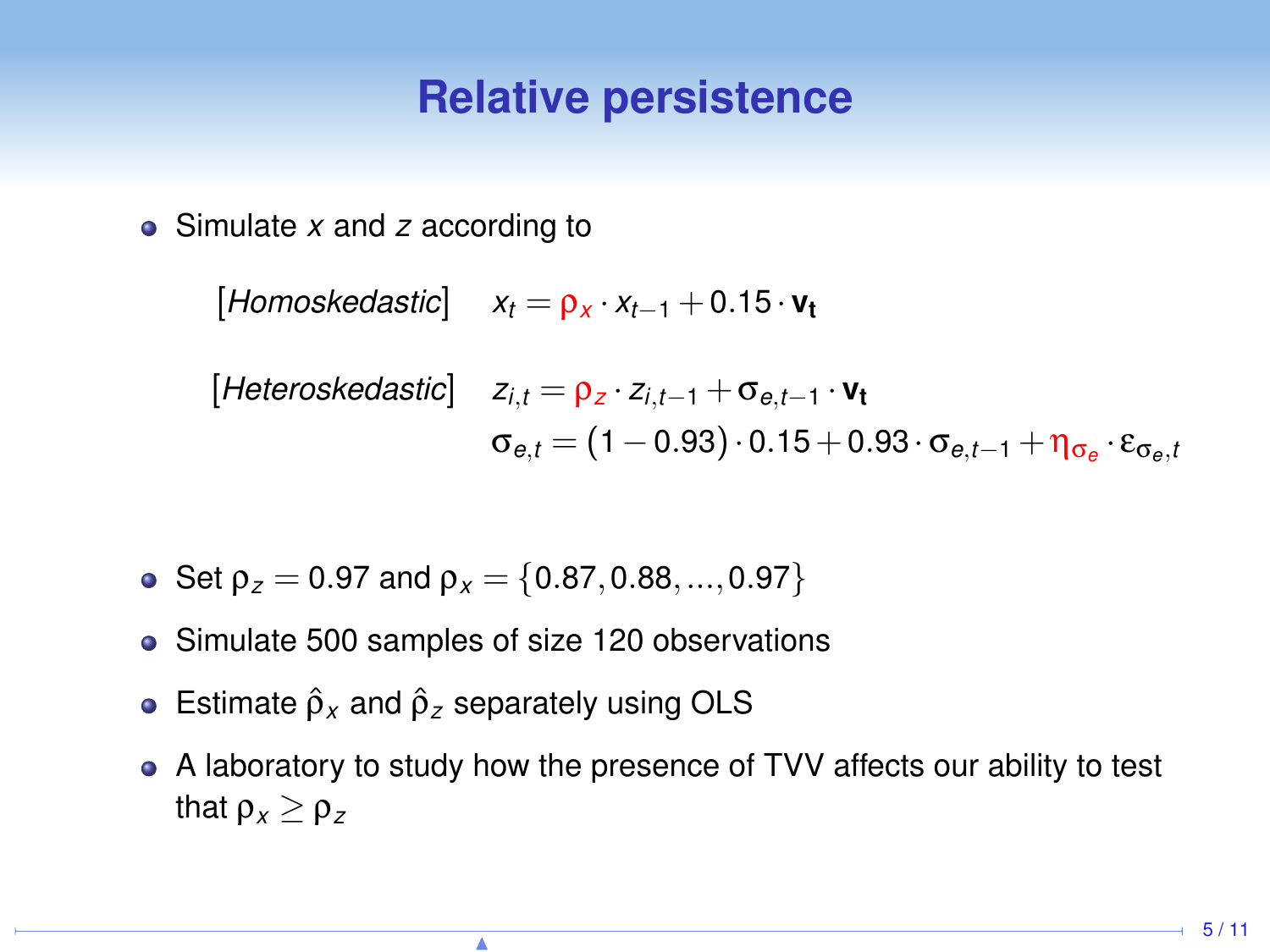Simulate *x* and *z* according to

 $[$ *Homoskedastic* $]$  *x*<sub>t</sub> =  $\rho_X \cdot x_{t-1}$  + 0.15 ·  $v_t$ 

[Heteroskedastic] 
$$
z_{i,t} = \rho_z \cdot z_{i,t-1} + \sigma_{e,t-1} \cdot \mathbf{v_t}
$$
  

$$
\sigma_{e,t} = (1 - 0.93) \cdot 0.15 + 0.93 \cdot \sigma_{e,t-1} + \eta_{\sigma_e} \cdot \varepsilon_{\sigma_e,t}
$$

Time-varying vol: set  $\rho_z = 0.97$  and  $\eta_{\sigma_e} = 0.007$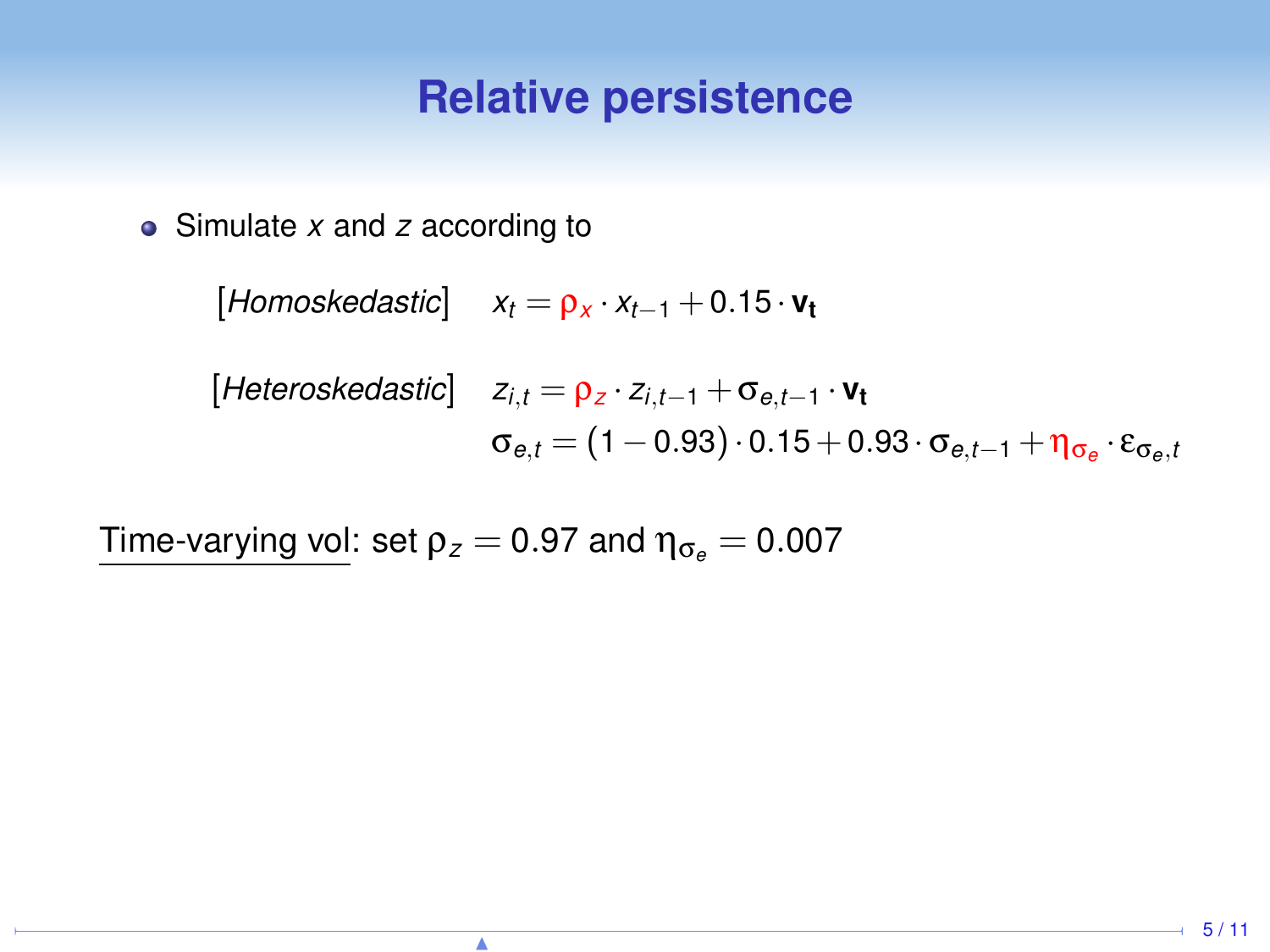Simulate *x* and *z* according to

 $[$ *Homoskedastic* $]$  *x*<sub>t</sub> =  $\rho_X \cdot x_{t-1}$  + 0.15 ·  $v_t$ 

[Heteroskedastic] 
$$
z_{i,t} = \rho_z \cdot z_{i,t-1} + \sigma_{e,t-1} \cdot \mathbf{v_t}
$$
  

$$
\sigma_{e,t} = (1 - 0.93) \cdot 0.15 + 0.93 \cdot \sigma_{e,t-1} + \eta_{\sigma_e} \cdot \varepsilon_{\sigma_e,t}
$$

Time-varying vol: set  $\rho_z = 0.97$  and  $\eta_{\sigma_e} = 0.007$ 

| $\rho_x$                                               |  | 0.87 0.89 0.91 0.93 0.95 0.97 |  |  |
|--------------------------------------------------------|--|-------------------------------|--|--|
| $H_0: \rho_x \ge \rho_z$ 0.02 0.06 0.13 0.24 0.36 0.51 |  |                               |  |  |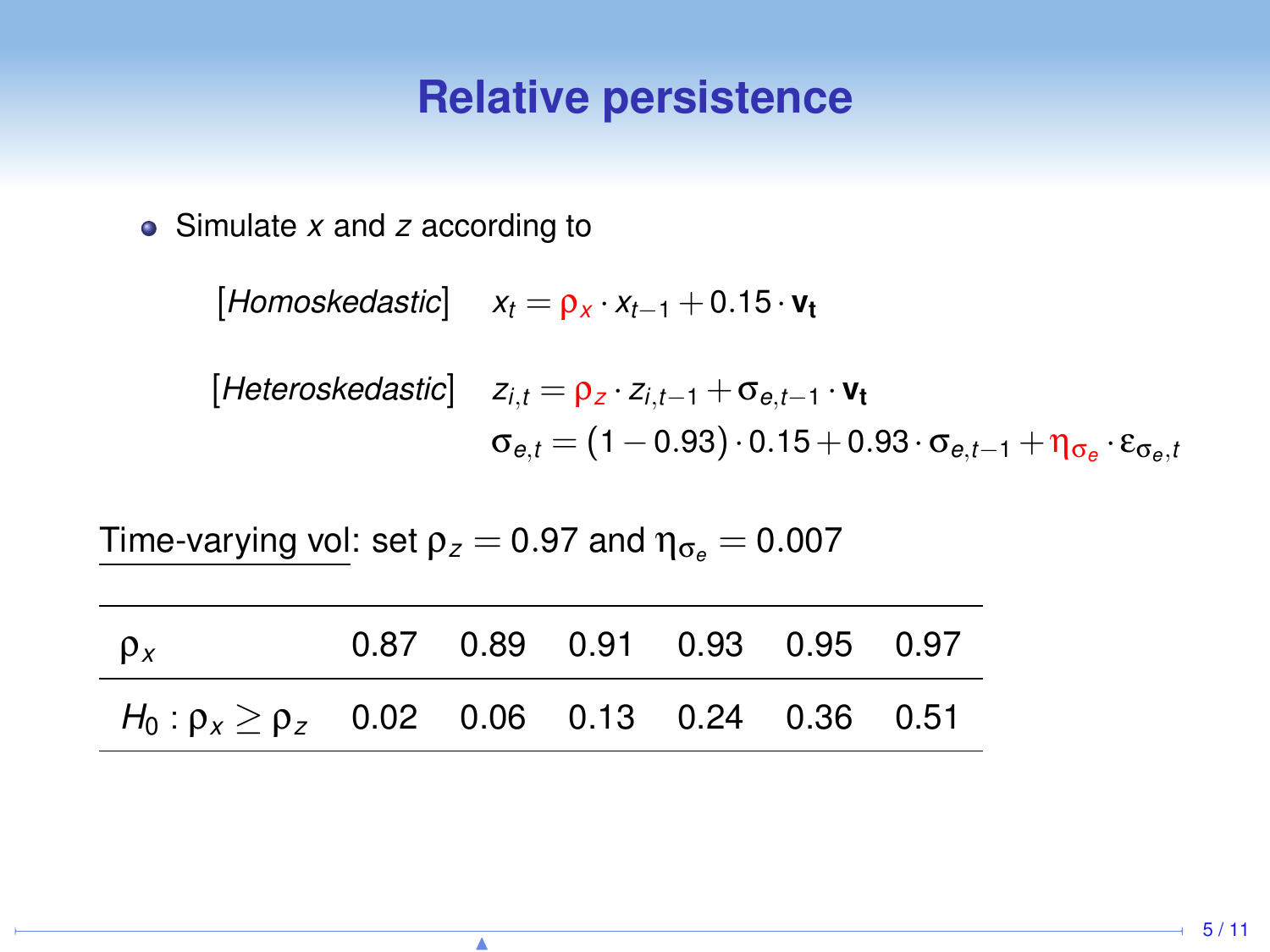## **Relative persistence: Take-aways**

- The presence of time-varying volatility hampers the tight identification of the AR coefficients
- **In the paper**  $\rho_x = 0.93$  **and**  $\rho_z = 0.97$ **: is this spread consistent with the** estimation of a model with time-varying vol?
- The sign and magnitude of  $\rho_z \rho_x$  is crucial for the qualitative and quantitative performance of the model
- Providing direct evidence is relatively easy and would significantly strengthen the plausibility of the key mechanism of the model.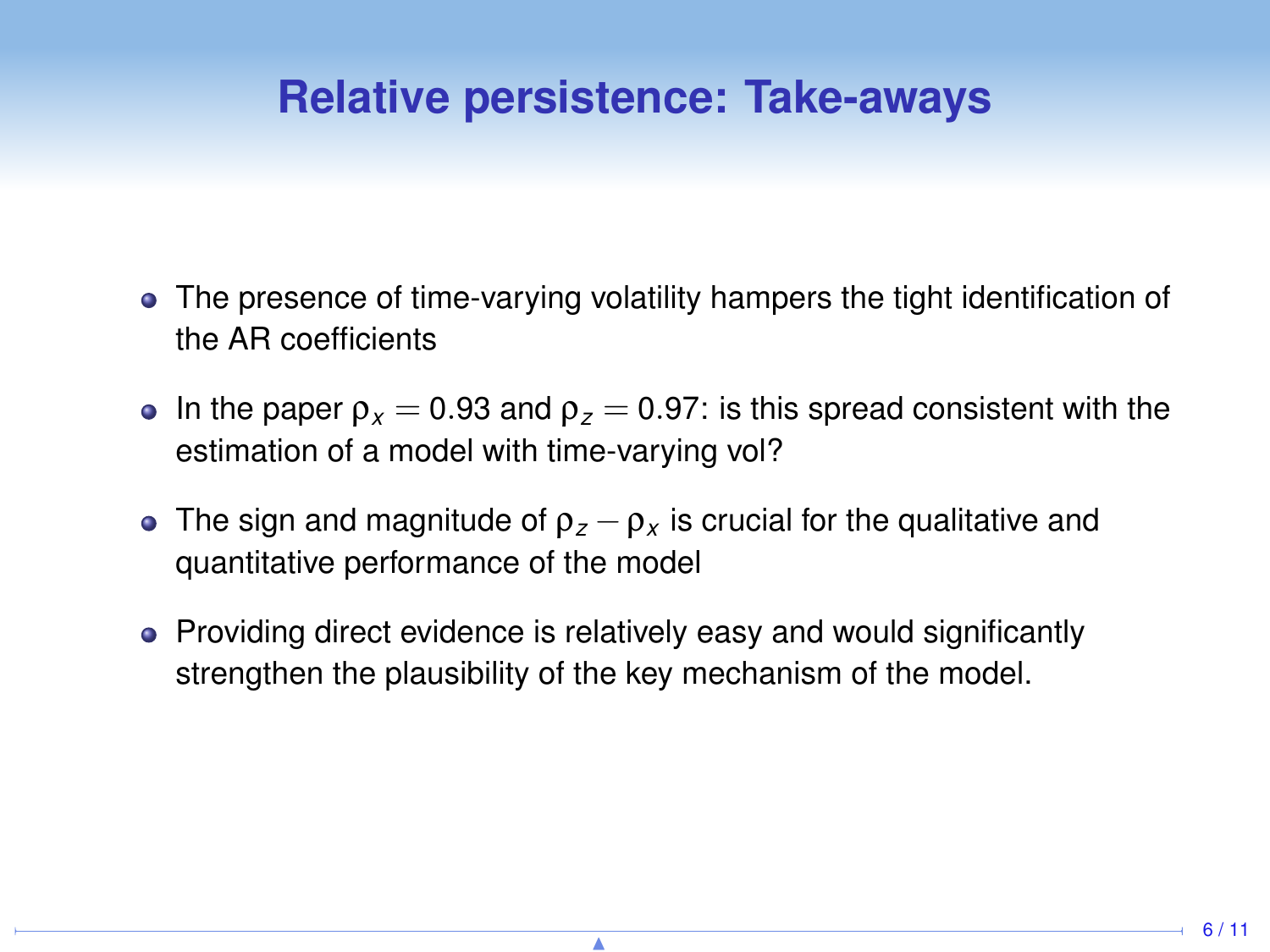#### **Correlated volatilities?**

**Proposition 1**. Larger imprecision of signals, larger cross-sectional dispersion of beliefs about future aggregate productivity.

$$
\frac{\partial \sigma_{E(x_2)}}{\partial \sigma_{\xi}} = \rho_x \cdot \frac{1/\sigma_e}{1/\sigma_v^2 + 1/\sigma_e^2 + 1/\sigma_{\xi}^2} > 0
$$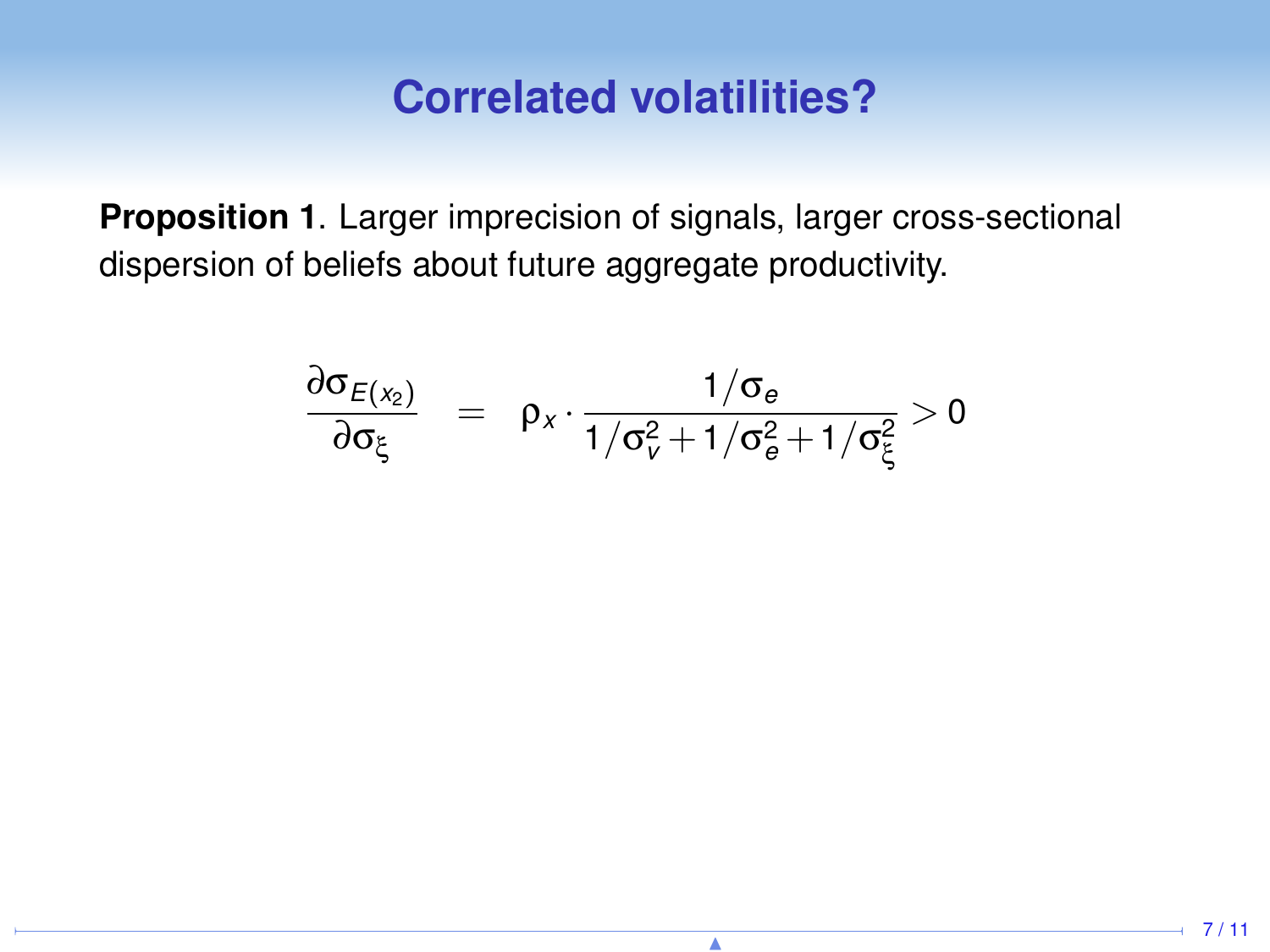#### **Correlated volatilities?**

**Proposition 1**. Larger imprecision of signals, larger cross-sectional dispersion of beliefs about future aggregate productivity.

$$
\frac{\partial \sigma_{E(x_2)}}{\partial \sigma_{\xi}} = \rho_x \cdot \frac{1/\sigma_e}{1/\sigma_v^2 + 1/\sigma_e^2 + 1/\sigma_{\xi}^2} > 0
$$

What if σ<sup>ξ</sup> and σ*<sup>e</sup>* are related?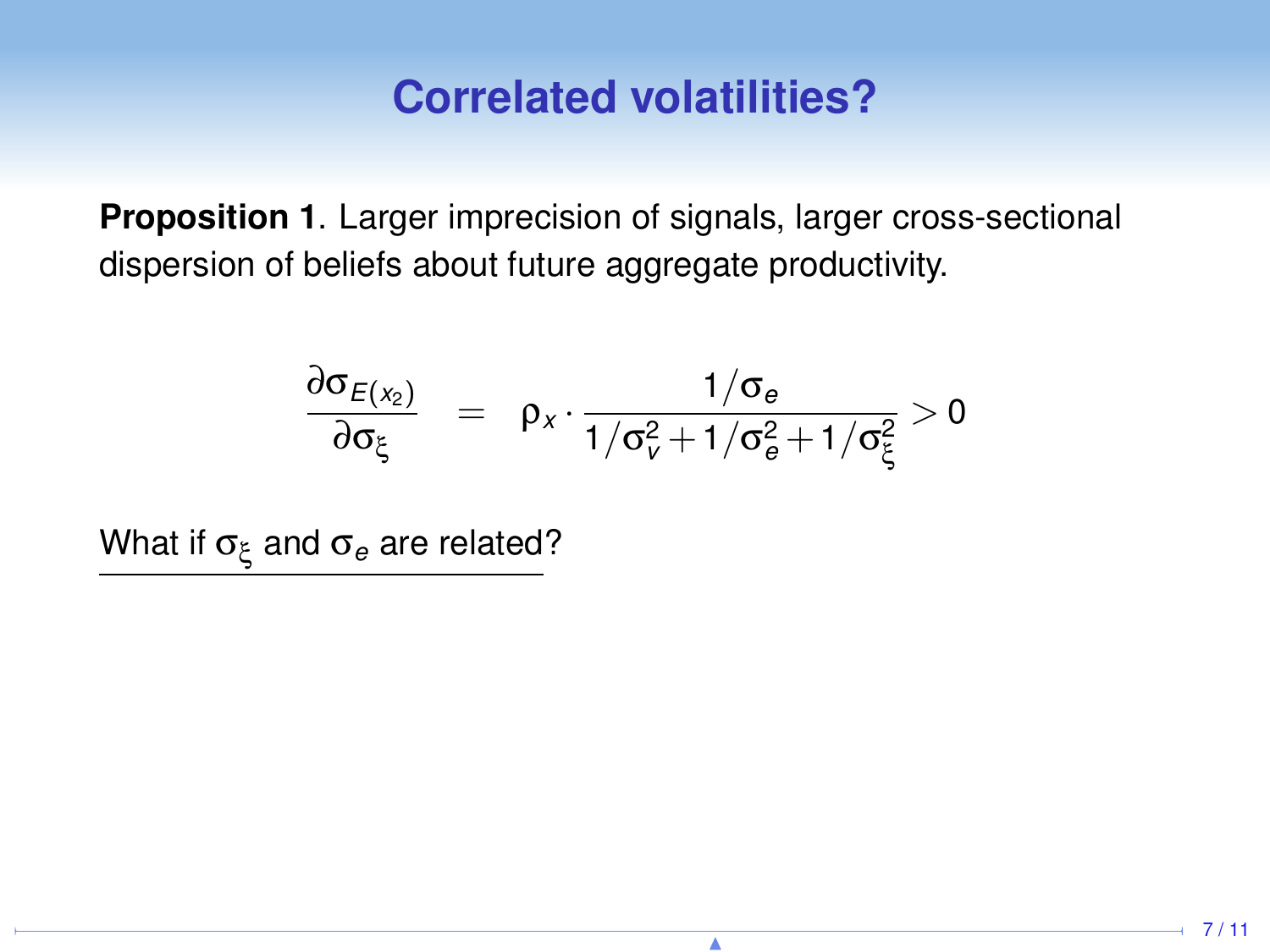#### **Correlated volatilities?**

**Proposition 1**. Larger imprecision of signals, larger cross-sectional dispersion of beliefs about future aggregate productivity.

$$
\frac{\partial \sigma_{E(x_2)}}{\partial \sigma_{\xi}} = \rho_x \cdot \frac{1/\sigma_e}{1/\sigma_v^2 + 1/\sigma_e^2 + 1/\sigma_{\xi}^2} > 0
$$

What if σ<sup>ξ</sup> and σ*<sup>e</sup>* are related?

$$
\sigma_e^2 = \kappa \cdot \sigma_\xi^2 + (1 - \kappa) \cdot \frac{1}{\sigma_\xi^2}
$$

- $\bullet$  K = 1: signal's imprecision and firm uncertainty are perfectly correlated
- $\kappa = 0$ : firm uncertainty is high when the signal is very precise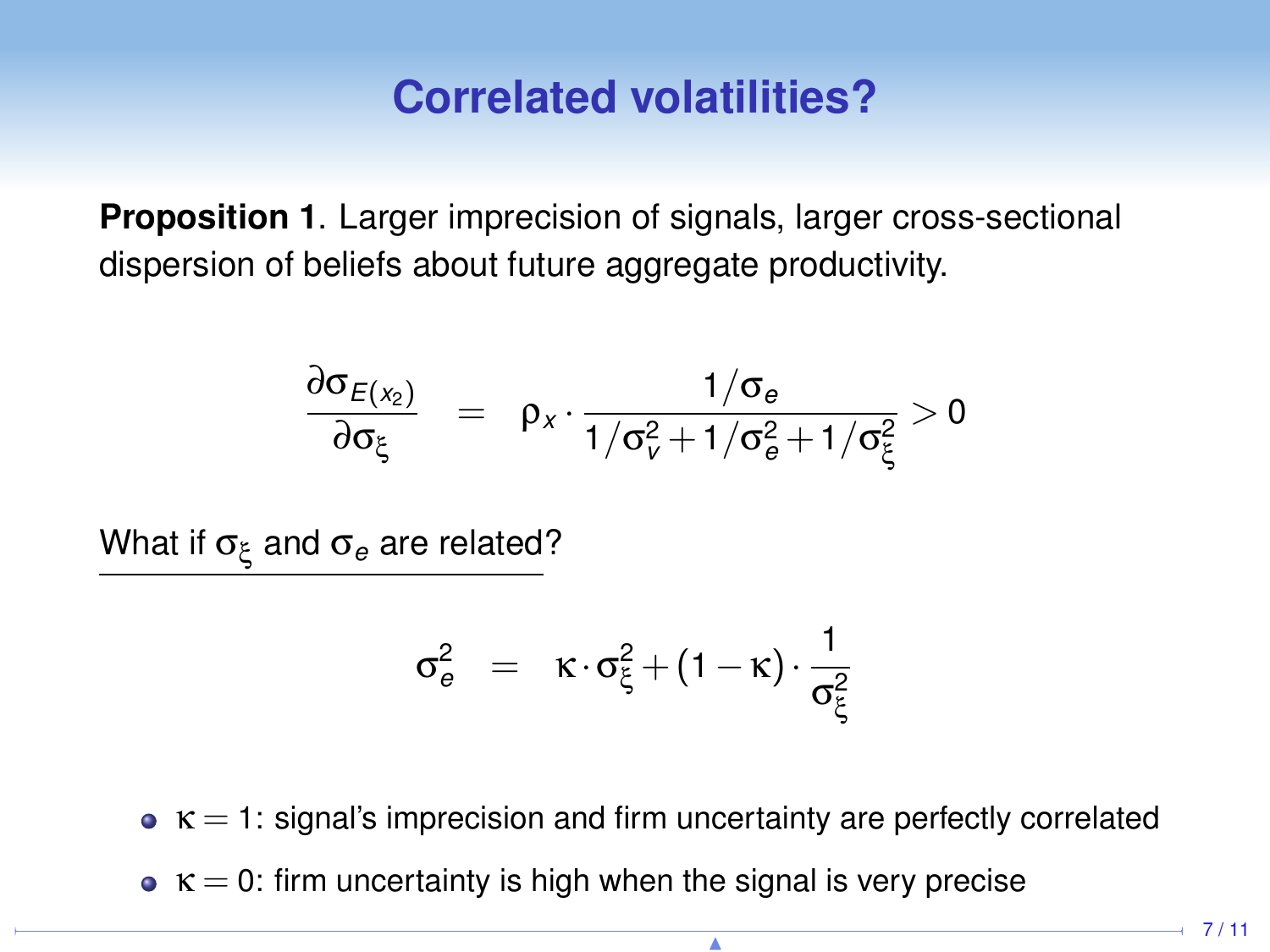# **Signal precision and disagreement**



N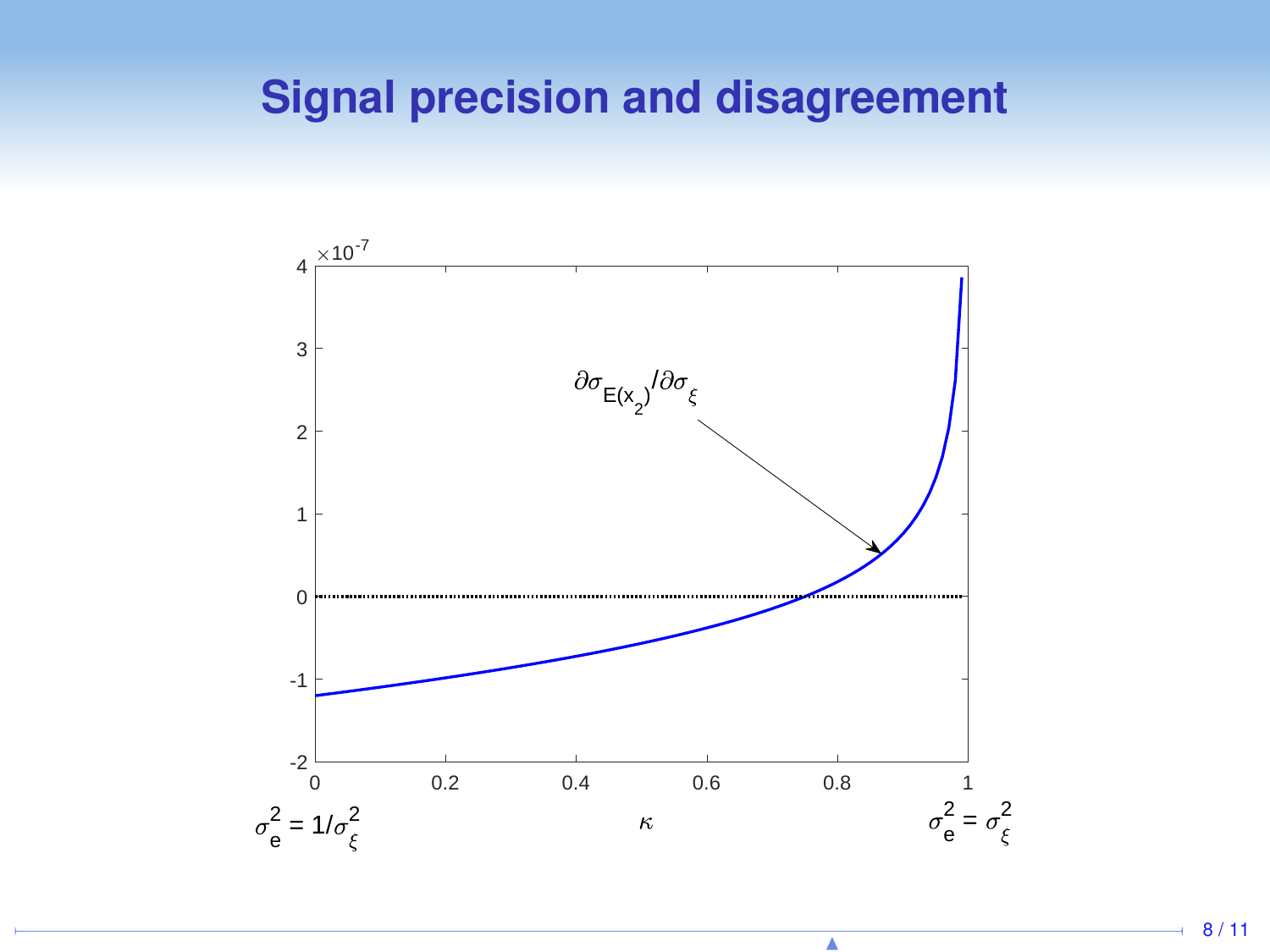# **Correlated volatilities: Take-aways**

- The correlation of volatility shocks may affect the positive relationship between signal imprecision and disagreement.
- Most likely: volatilities are positively correlated and argument will hold under more general conditions.
- Corollary point:
	- in the model time-varying idiosyncratic vol is the same for all firms (tractability)
	- could less than perfectly correlated idiosyncratic vols be a source of disagreement about aggregate productivity?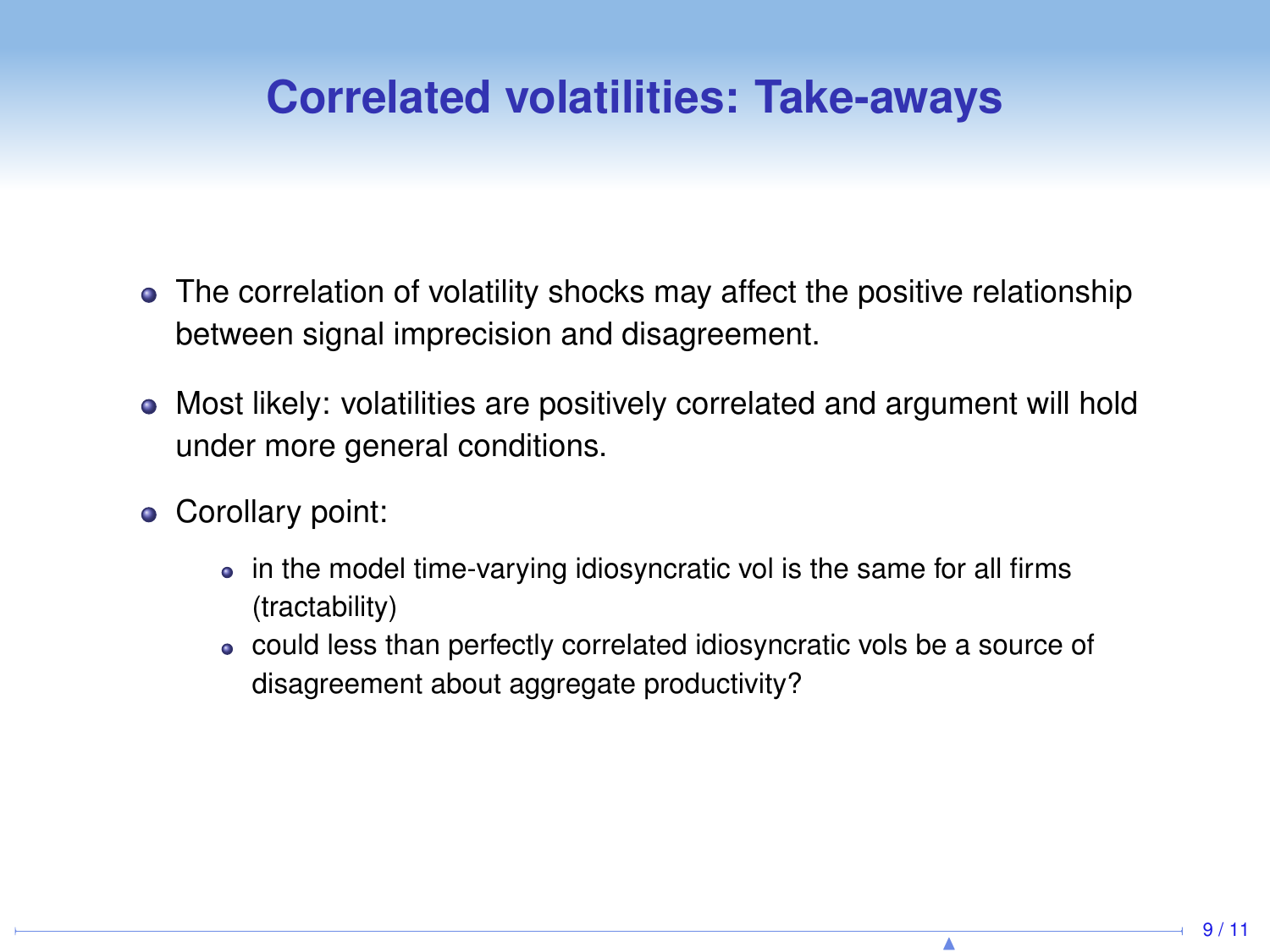

- Is it possible to further simplify the finite horizon model?  $\rightarrow$  Maybe use a "GARCH-in-mean" type of specification as a reduced form way to model the outcome of the signal extraction problem.
- Can the analysis be extended to the case of time-varying vol also in aggregate productivity?
- What are the implications for the cross-section of stock returns?

N